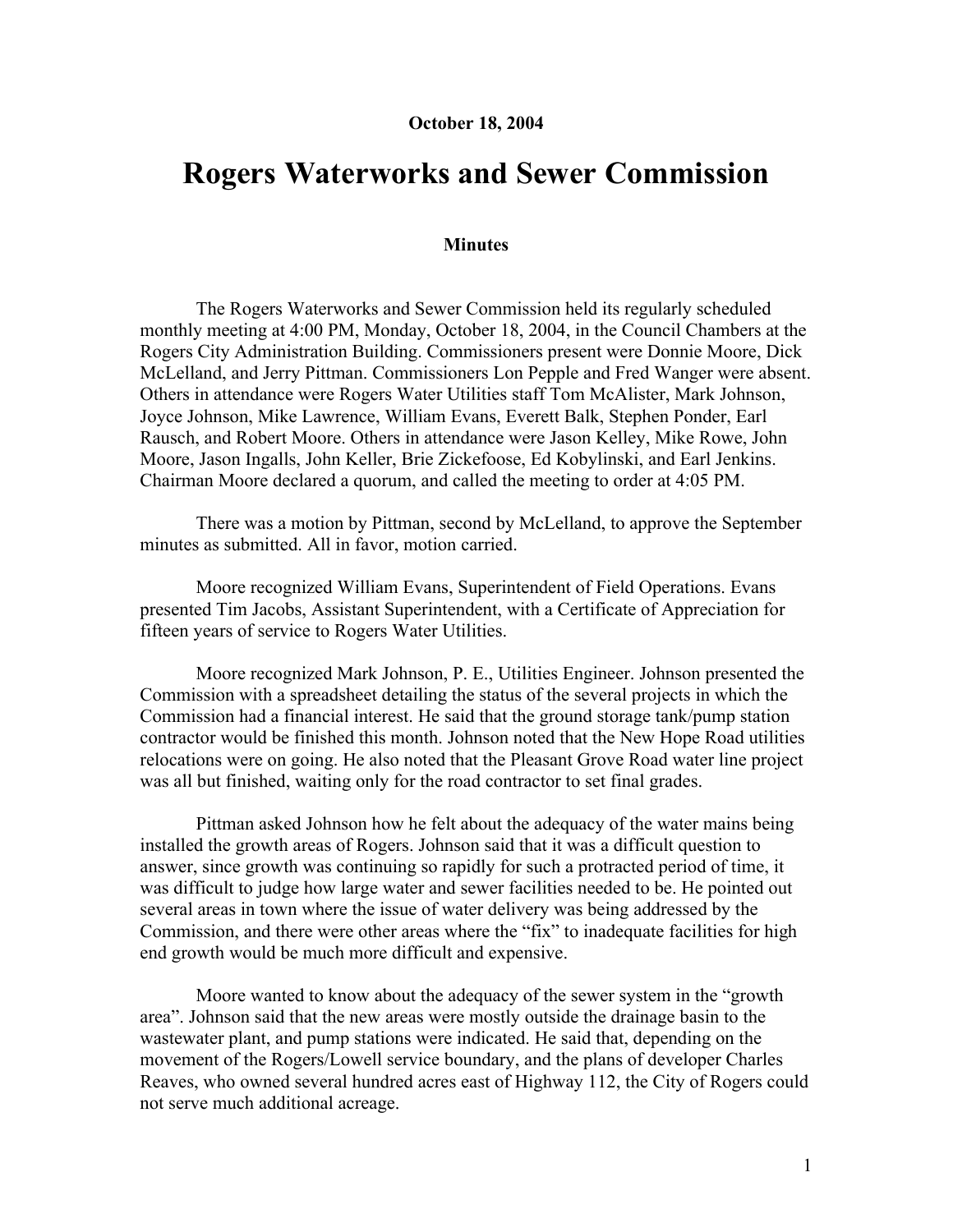Pittman brought up the idea of additional water storage tanks, and the need to obtain additional land while it might be purchased at a "reasonable" price. The rest of the Commission agreed, and instructed the staff to work on the problem.

Moore asked Johnson if the City ever redid their plans based on the needs of RWU and their facilities relocations. Johnson said that usually the City did not alter its design to accommodate the water/sewer facilities relocations, unless a serious design flaw was detected. He noted that the City was not under any compunction to change its plans, however.

Johnson presented the Commission with a sketch of a proposed engineering building to house present and future engineering staff for Rogers Water Utilities. His drawing showed a 90' by 55' building located just south of the RWU office building, where the present "engineering annex" was located. He said that he could probably fit up to five additional personnel into a cubicle farm configuration, with a few walled offices and a meeting room, for about \$36/square foot. He said that he needed the space so that he could hire additional personnel that were needed immediately, in order to effectively deal with growth issues.

There were several comments from the Commission regarding the proposed building. Would it be big enough? What about storage issues? Might there not be a second floor for storage? Johnson said that a second floor might work, but there were structural issues that would drive the cost upward. McAlister asked if the Commission might name an architect, since state law would require one. McLelland said that that was a decision to be made by staff. Finally, Pittman moved, second by McLelland, to allow the staff to proceed with the project, with final approval to be made by the Commission. All in favor, motion carried.

Moore recognized Tom McAlister, Utilities Manager. McAlister said that the proposed eight million dollar bond issue to pay for water system improvements was proceeding. He showed the Commission two, twenty-year bond scenarios submitted by the underwriter, Morgan Keegan. McLelland said he thought that a twenty-five year bond, loaded on the front end, might suit the needs of RWU better, since additional bond issues would come up, and there should be some way to pay for them. Pittman recommended that Dick McLelland speak with Jim Fowler of Morgan Keegan, in order to determine the best alternative for RWU. A special Commission meeting date was tentatively set for November 2, in order to approve the sale of the bonds, prior to the passage of the bond ordinance.

Moore recognized Jason Kelley, Deputy City Attorney. Kelley said that he had several telephone conversations with Glenn Kelley (no relation), attorney for Benton County Rural Water District, regarding the release of part of its claimed water service area being developed as Camden Way Addition. Unfortunately, the draft settlement agreement was not available at the time of the meeting. He said that the settlement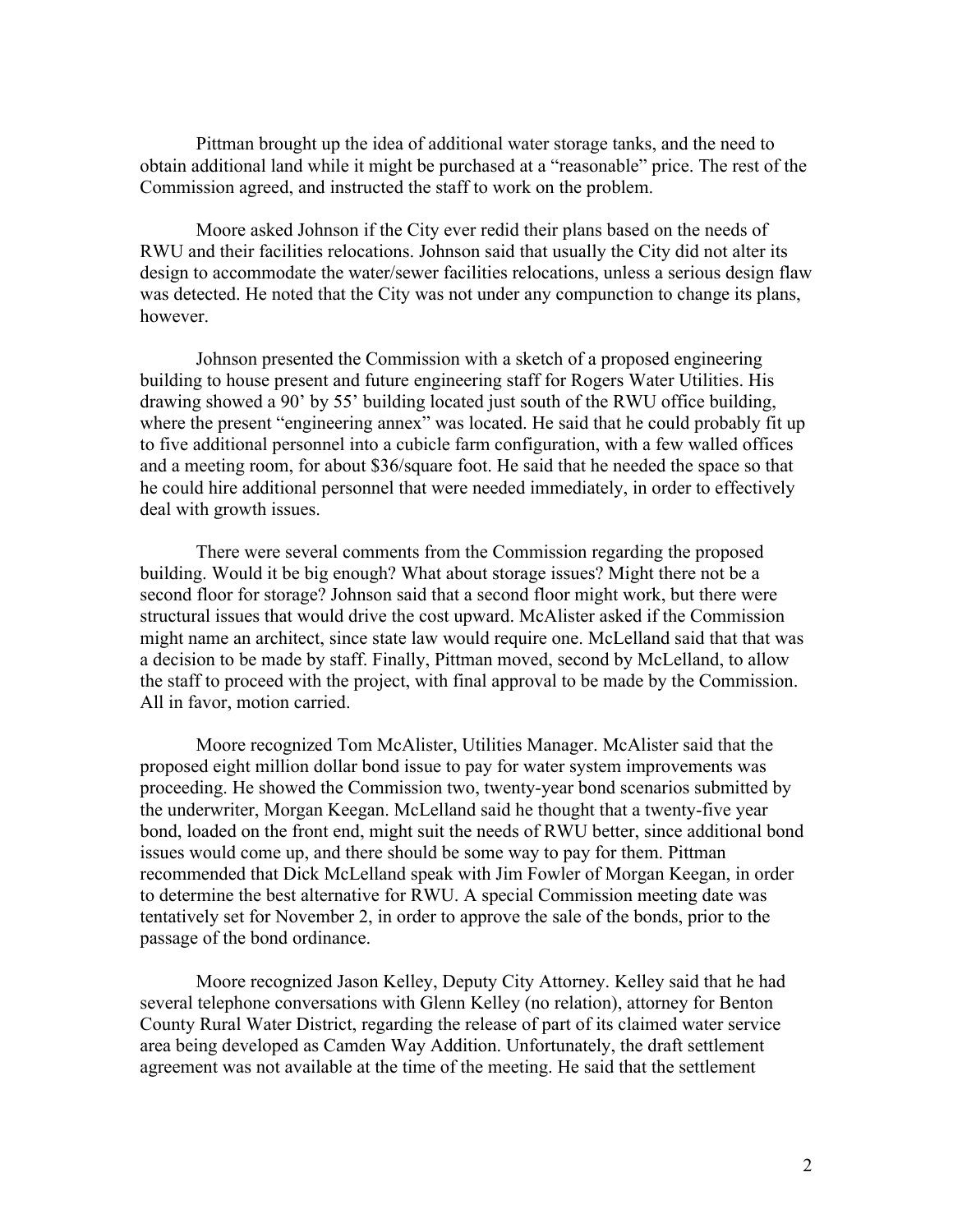agreement between RWU and BCRWD No. 1 should be ready for review by the November Commission meeting.

Moore recognized William Evans again. Evans presented the Commission with a bid tabulation for three replacement vehicles. Bob Maloney Ford was the low bidder on all three vehicles. Evans said that these were budgeted items. There was a motion by McLelland, second by Pittman, to approve the low bids for all three trucks. All in favor, motion carried.

Moore recognized Jason Ingalls of Northstar Engineering. Ingalls, representing Rick Buck and Darrow Garner, said that Prairie Creek Development desired to extend a water main into Benton County to serve 34 lots in Topflight No. 6 Addition. Pittman asked Mark Johnson if there were any problems with the request. Johnson said that there was adequate water supply for domestic use, but that irrigation demand should be curtailed as much as possible. McAlister recommended that the water extension be approved, with two conditions: 1. The addition must be limited to 34 five-eights-inch meters, and 2. The City Council would have to approve the extension. There was a motion by McLelland, second by Pittman, to approve the extension subject to the conditions listed above. All in favor, motion carried.

Moore recognized John Keller, P. E., Black and Veatch Engineering. Keller presented the Commission with draft copies of the Rogers Water Utilities Sewer Master Planning Study. Keller introduced others from his company: Earl Jenkins, P. E., Ed Kobylinski, P. E., and Brie Zickefoose, P. E. He said that Black and Veatch contracted to provide a sewer master plan last January. Keller said that his firm did a facilities audit, projected future flow rates, looked at the future regulations concerning the disposal of wastewater and sludge, critiqued the potential of effluent reuse and the possibility of using a regional wastewater treatment plant. Then, Keller said, his firm made some recommendations regarding necessary improvements, time frames for construction, and the cost of the improvements.

Keller presented the Commission with a Power Point presentation showing the data on population growth. He said that the average daily usage was 123 gallons/person/day. He estimated that the sewer population in 2025 would be about 115,000, and would require a wastewater treatment plant large enough to treat about 12 million gallons per day (mgd). Keller said that recent state regulations regarding soil phosphorus indices in watersheds with excess nutrients would effectively prohibit the practice of disposing sludge by land application. He said his recommendation was to dewater and dry the sludge, and have it hauled out of the region.

Keller summarized his findings on odor control, disinfection options, water reuse, and the "regional concept" of disposal of wastewater. He said that certain areas of the plant generate odors that could be controlled through the use of activated carbon. He said that there seemed to be little interest in the area for the use of reclaimed effluent, since the industrial discharges were located several miles distant from the treatment plant, and potential agriculture sites might soon be urbanized. Keller opined that the cost to